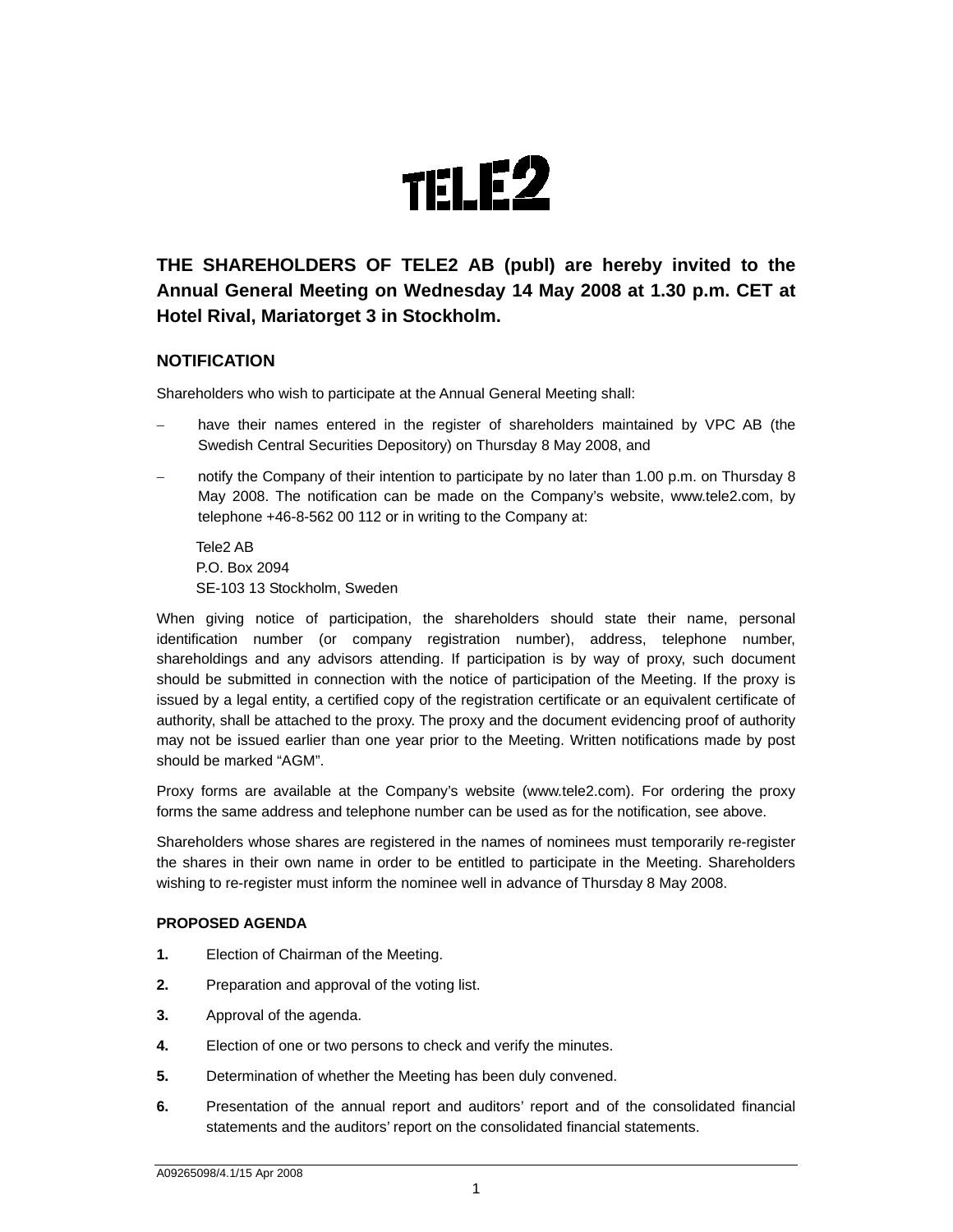- **7.** Resolution on the adoption of the income statement and balance sheet and of the consolidated income statement and the consolidated balance sheet.
- **8.** Resolution on the proposed treatment of the Company's unappropriated earnings or accumulated loss as stated in the adopted balance sheet.
- **9.** Resolution on the discharge of liability of the directors of the Board and the Chief Executive Officer.
- **10.** Determination of the number of directors of the Board.
- **11.** Determination of the remuneration to the directors of the Board and the auditor.
- **12.** Election of the directors of the Board and the Chairman of the Board.
- **13.** Determination of the number of auditors and election of auditors.
- **14.** Approval of the procedure of the Nomination Committee.
- **15.** Resolution on guidelines on remuneration for senior executives.
- **16.** Resolution regarding incentive programme comprising the following resolutions:
	- (a) proposal to adopt an incentive programme;
	- (b) authorisation to resolve to issue Class C shares;
	- (c) authorisation to resolve to repurchase own Class C shares;
	- (d) transfer of Class B shares.
- **17.** Resolution to authorise the Board of Directors to resolve on the purchase and transfer of the Company's own shares.
- **18.** Closing of the Meeting.

#### **NOMINATION COMMITTEE PROPOSALS (items 1 and 10-14)**

The Nomination Committee proposes that the lawyer Martin Börresen is appointed to be the Chairman of the Annual General Meeting.

The Nomination Committee proposes that the Board of Directors shall consist of eight directors without alternate directors. For the period until the close of the next Annual General Meeting, the Nomination Committee proposes the re-election of Mia Brunell Livfors, Vigo Carlund, John Hepburn, Mike Parton, John Shakeshaft, Cristina Stenbeck and Pelle Törnberg and proposes the election for the first time of Jere Calmes as director of the Board. The Nomination Committee proposes that the Meeting appoints Vigo Carlund to be Chairman of the Board of Directors. Furthermore, it is proposed that the Board of Directors at the Constituent Board Meeting appoints a Remuneration Committee and an Audit Committee within the Board of Directors.

The Nomination Committee proposes that Deloitte AB shall be appointed as auditor with the authorised public accountant Jan Berntsson as main responsible auditor, for a period of four years.

The Nomination Committee proposes that the Meeting resolves that the remuneration to the Board of Directors (including remuneration for the work in the committees of the Board of Directors) for the period until the close of the next Annual General Meeting shall be a total of SEK 4,975,000, of which SEK 1,200,000 shall be allocated to the Chairman of the Board and SEK 450,000 to each of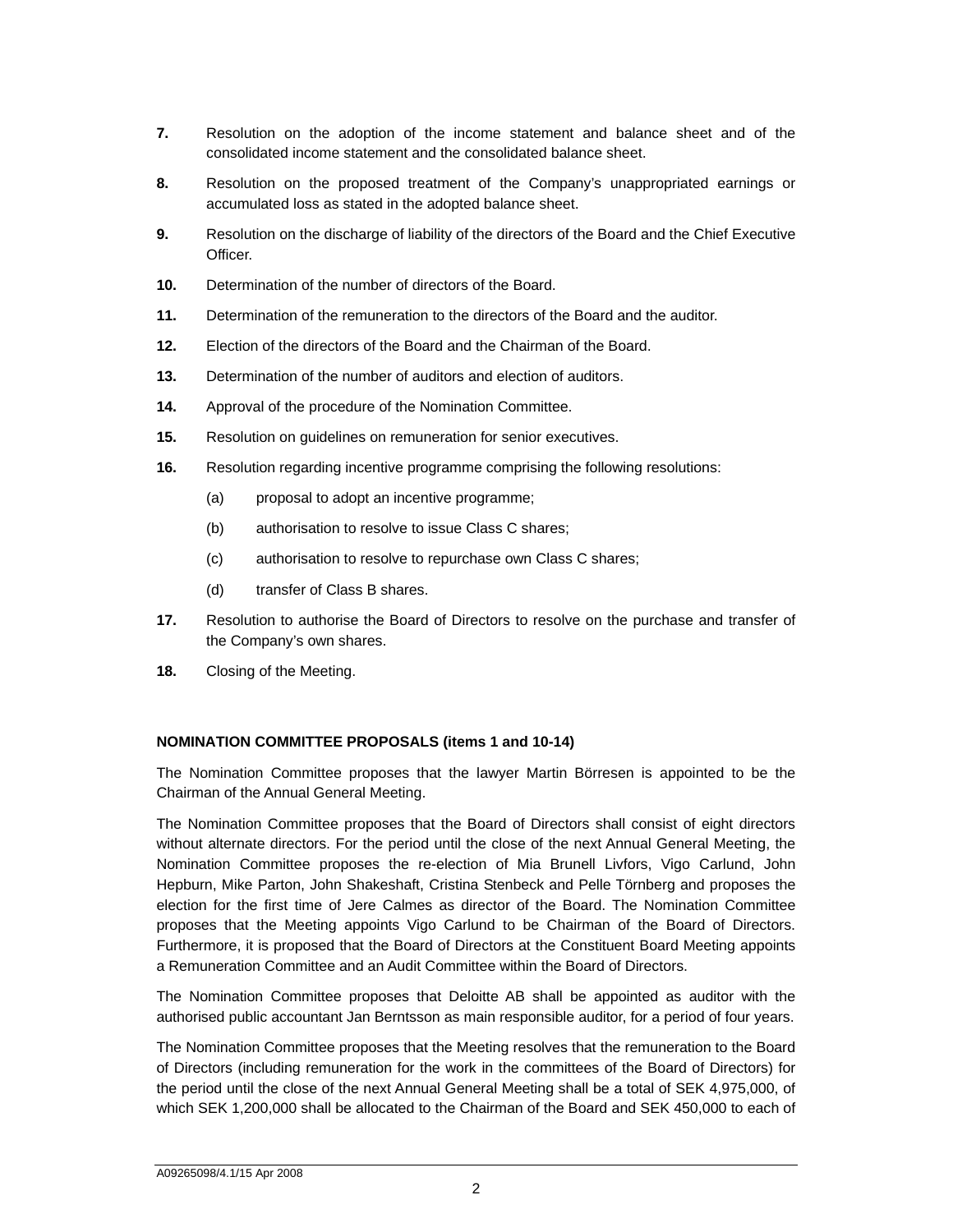the other directors. The Nomination Committee proposes that for work within the Audit Committee SEK 200,000 shall be allocated to the Chairman and SEK 100,000 to each of the other members and for work within the Remuneration Committee SEK 50,000 shall be allocated to the Chairman and SEK 25,000 to each of the other members. Furthermore, remuneration to the auditor shall be paid in accordance with an approved bill which specifies time, persons who worked and tasks performed.

The Nomination Committee proposes that the Meeting approves the following procedure for preparation of the election of the Board of Directors and auditor. The work of preparing a proposal on the directors of the Board and auditor, in the case that an auditor should be elected, and their remuneration as well as the proposal on the Chairman of the Annual General Meeting of 2009 shall be performed by a Nomination Committee. The Nomination Committee will be formed during September 2008 in consultation with the largest shareholders of the Company at that time. The Committee will consist of at least three members. The Nomination Committee is appointed for a term of office commencing at the time of the announcement of the third quarter report in 2008 and ending when a new Nomination Committee is formed. The majority of the members of the Committee may not be directors of the Board of Directors or employed by the Company. If a member of the Committee resigns before the work is concluded, a replacement member is to be appointed in the corresponding manner. Cristina Stenbeck will be a member of the Committee and will also act as its convenor. The members of the Committee will appoint the Committee Chairman at their first meeting. The Nomination Committee shall have the right to upon request receive personnel resources such as secretarial services from the Company, and to charge the Company with costs for recruitment consultants if deemed necessary.

The above proposal is supported by shareholders representing more than 50 percent of the votes in the Company including, among others, Alecta, Emesco AB, Investment AB Kinnevik, SEB Fonder, SEB Trygg Liv and Swedbank Robur Fonder.

A report on the Nomination Committee's work will be available at the Company's website, www.tele2.com.

# **DIVIDENDS (item 8)**

The Board of Directors proposes an ordinary dividend of SEK 3.15 per share and an extra dividend of SEK 4.70 per share, in total SEK 7.85 per share. The record date is proposed to be Monday 19 May 2008.

# **GUIDELINES ON REMUNERATION FOR SENIOR EXECUTIVES (item 15)**

The Board proposes the following guidelines for determining remuneration for senior executives, to be approved by the Annual General Meeting.

The objectives of the Tele2 remuneration guidelines are to offer competitive remuneration packages to attract, motivate, and retain key employees, within the context of the international peer group. The aim is to create an incentive for the management to execute the strategic plan and deliver excellent operating results, and moreover, to align management's incentives with the interests of the shareholders. The proposed guidelines concerns senior executives including the CEO and members of the Executive Board ("**Senior Executives**"). At present Tele2 has six Senior Executives.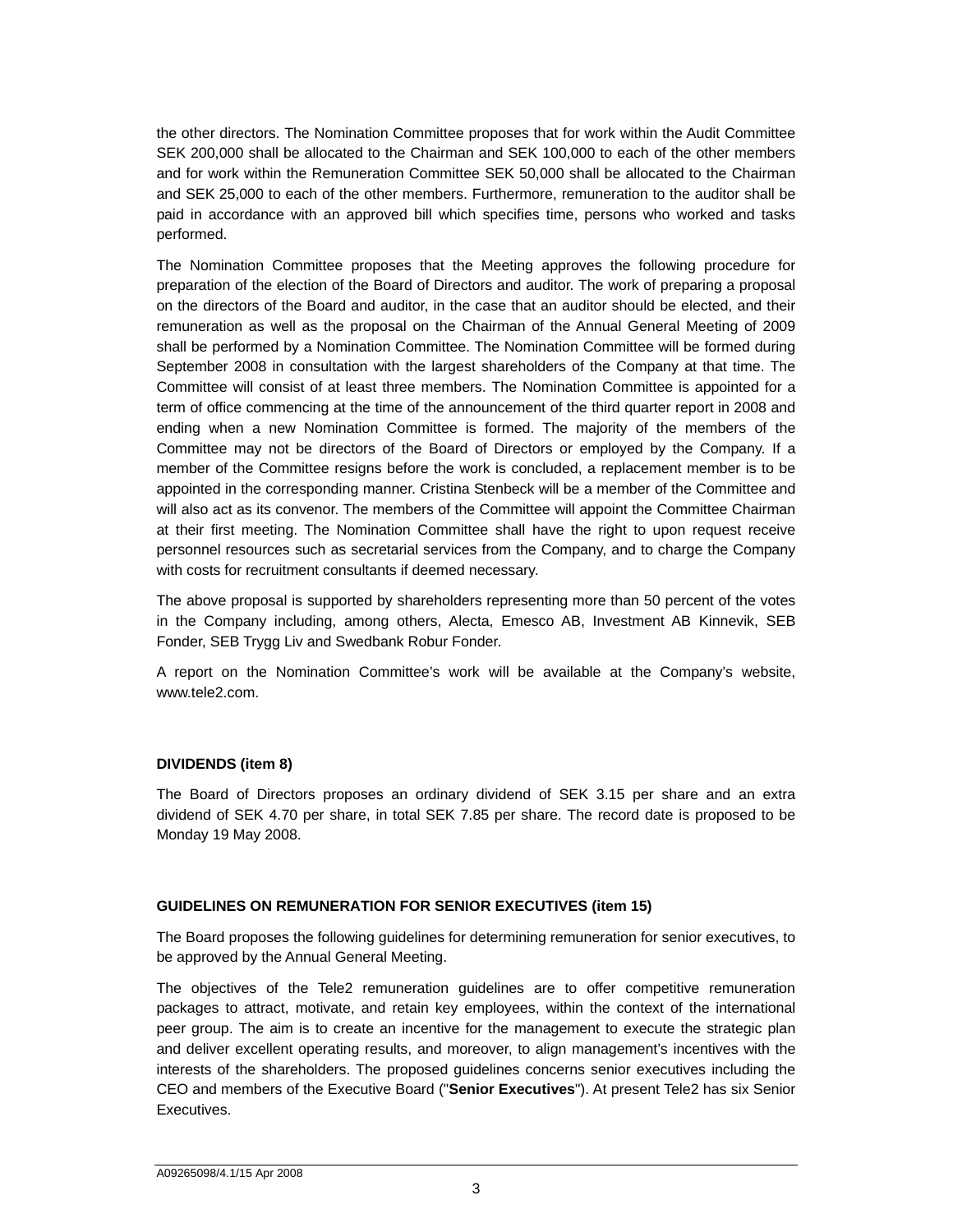Remuneration to the Senior Executives should consist of a combination of an annual base salary, a variable short-term incentive (STI) and long-term incentive programmes. The STI shall be based on the performance in relation to established objectives. The objectives are connected to the Company's outcome and mainly the individual performance. The STI can amount to a maximum of 100 percent of the annual base salary for the CEO and for the other Senior Executives. Based on exceptional performance, stretch goals, an additional bonus above the STI may be granted, amounting to a maximum of 20 percent of the total annual base salary for the Senior Executives.

Over time, it is the intention of the Board to increase the proportion of variable performance based compensation as a component of the Senior Executives' total compensation.

Other benefits may include e.g. company car and for expatriated Senior Executives e.g. housing benefits for a limited period of time. The Senior Executives may also be offered health care insurance.

The Senior Executives are offered premium based pension plans. Pension premiums for the CEO can amount to a maximum of 25 percent of the annual base salary. For the other Senior Executives pension premiums can amount to a maximum of 20 percent of the annual base salary.

The period of notice of termination of employment shall be 12 months in the event of termination by the CEO and six months in the event of termination by any of the other Senior Executives. In the event of termination by the Company, the maximum notice period during which compensation is payable is 18 months for the CEO and 12 months for any of the other Senior Executives.

In special circumstances, the Board may deviate from the above guidelines. In such a case the Board is obligated to give account for the reason for the deviation on the following Annual General Meeting.

The Board has deviated from the guidelines which were decided at the 2007 Annual General Meeting on two occasions:

- In 2008 the Board has decided to grant Donna Cordner a maximum STI of 100 percent. When the directorship as market area manager of Russia and CEO of the Russian organisation became vacant, Donna Cordner was with immediate effect able to accept the appointment as market area manager of Russia and CEO of the Russian organisation. Her appointment has entailed a move to Russia, a significant additional workload and the continuation of existing responsibilities. Consequently, the Board decided to allow for a double STI opportunity for Donna Cordner to reflect the scope and the nature of the assignment.
- In 2007 the Board has amended the size of the components of the total compensation package for the CEO by decreasing the CEO's annual base salary and increasing the maximum STI opportunity to 70 percent and the maximum pension premium to 25 percent. The Board assessed the existing CEO's compensation package to provide insufficient motivation to create shareholder value and therefore decided to realign certain elements of his remuneration directly with prevailing market conditions. The new conditions are valid as of 1 January, 2008. These changes could potentially increase the CEO's total compensation by 6 percent.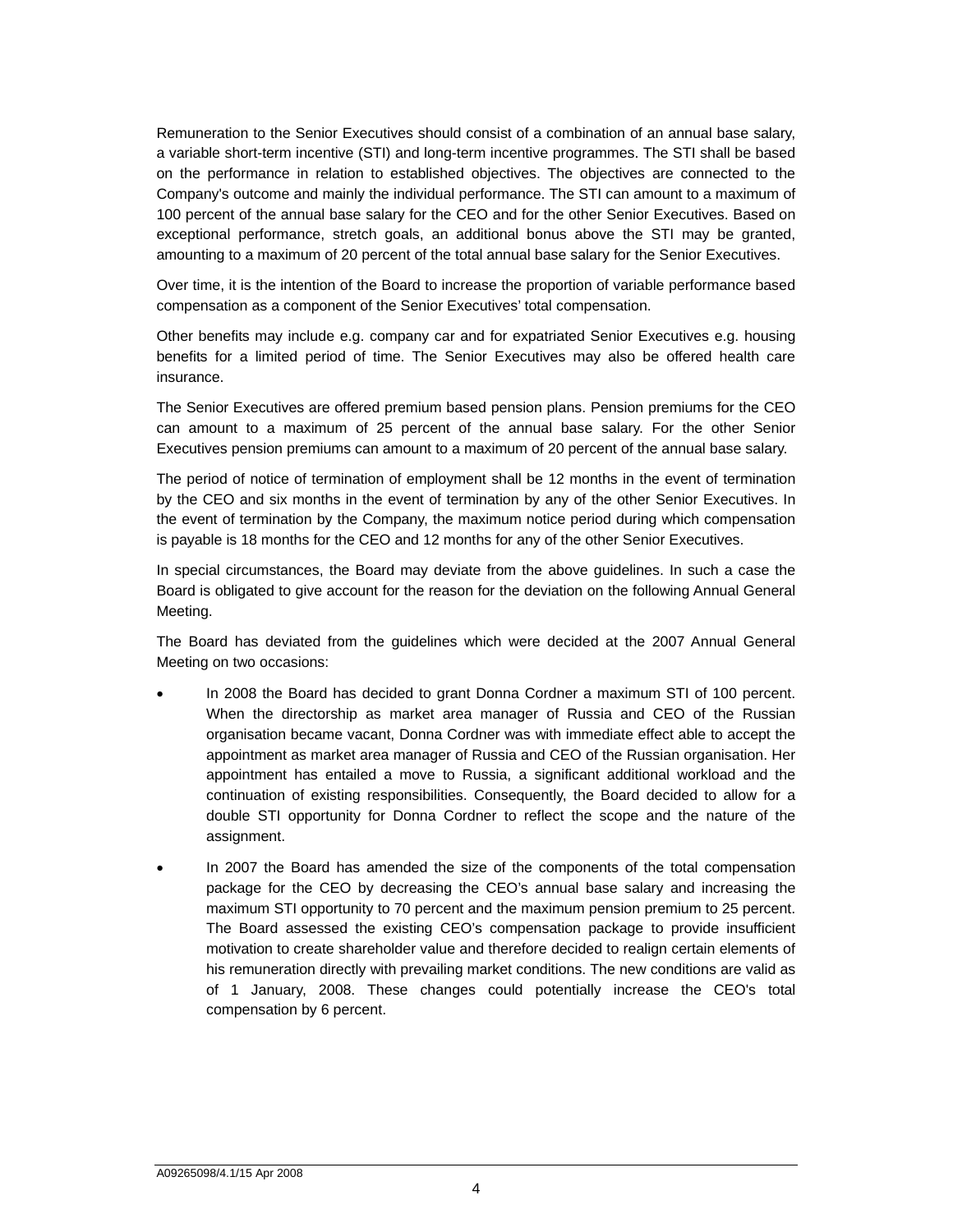#### **PROPOSAL TO IMPLEMENT AN INCENTIVE PROGRAMME (item 16)**

The Board of Directors proposes that the Annual General Meeting resolves to adopt a performance based incentive programme for senior executives and other key employees within the Tele2 group in accordance with items  $16$  (a) –  $16$  (d) below. All resolutions are proposed to be conditional upon each other and are therefore proposed to be adopted in connection with each other.

#### **PROPOSAL TO ADOPT AN INCENTIVE PROGRAMME (item 16 (a))**

The Board of Directors proposes that the Annual General Meeting resolves to adopt a performance based incentive programme (the "**Plan**"). The Plan is proposed to include in total approximately 80 senior executives and other key employees within the Tele2 group. The participants in the Plan are required to own shares in Tele2. These shares can either be shares already held or shares purchased on the market in connection with notification to participate in the Plan. Thereafter the participants will be granted, by the Company free of charge, retention rights and performance rights on the terms stipulated below.

For each share held under the Plan, the participants will be granted retention rights and performance rights by the Company. Subject to fulfilment of certain retention and performance based conditions during the period 1 April 2008 – 31 March 2011 (the "**Measure Period**"), the participant maintaining the employment within the Tele2 group at the date of the release of the interim report January – March 2011 and subject to the participant maintaining the invested shares, each retention right and performance right entitles the employee to receive one Class B share. Dividends paid on the underlying share will increase the number of retention and performance shares being allotted in order to treat the shareholders and the participants equally.

The retention rights and performance rights are divided into (i) A rights; retention shares, (ii) B rights; performance shares and (iii) C rights; performance shares.

The shares to be received by the employee depend on the fulfilment of certain defined retention and performance based conditions during the Measure Period as follows:

- *A rights* Tele2's total shareholder return (TSR) on the Tele2 shares; with a minimum hurdle exceeding 0 percent during the Measure Period;
- *B rights* average normalised return of capital employed (ROCE); with a minimum hurdle exceeding 12 percent during the Measure Period and a stretch target of ROCE 15 percent; and
- *C rights* TSR compared with a peer group including Elisa, Hutchison Telecom, Millicom, Mobistar, MTS - Mobile Telesystems, Telenor, Turkcell, United States Cellular and Vodafone during the Measure Period; with TSR being better than the average TSR for the peer group as a minimum hurdle and TSR being 10 percentage points better than the average TSR for the peer group as a stretch target.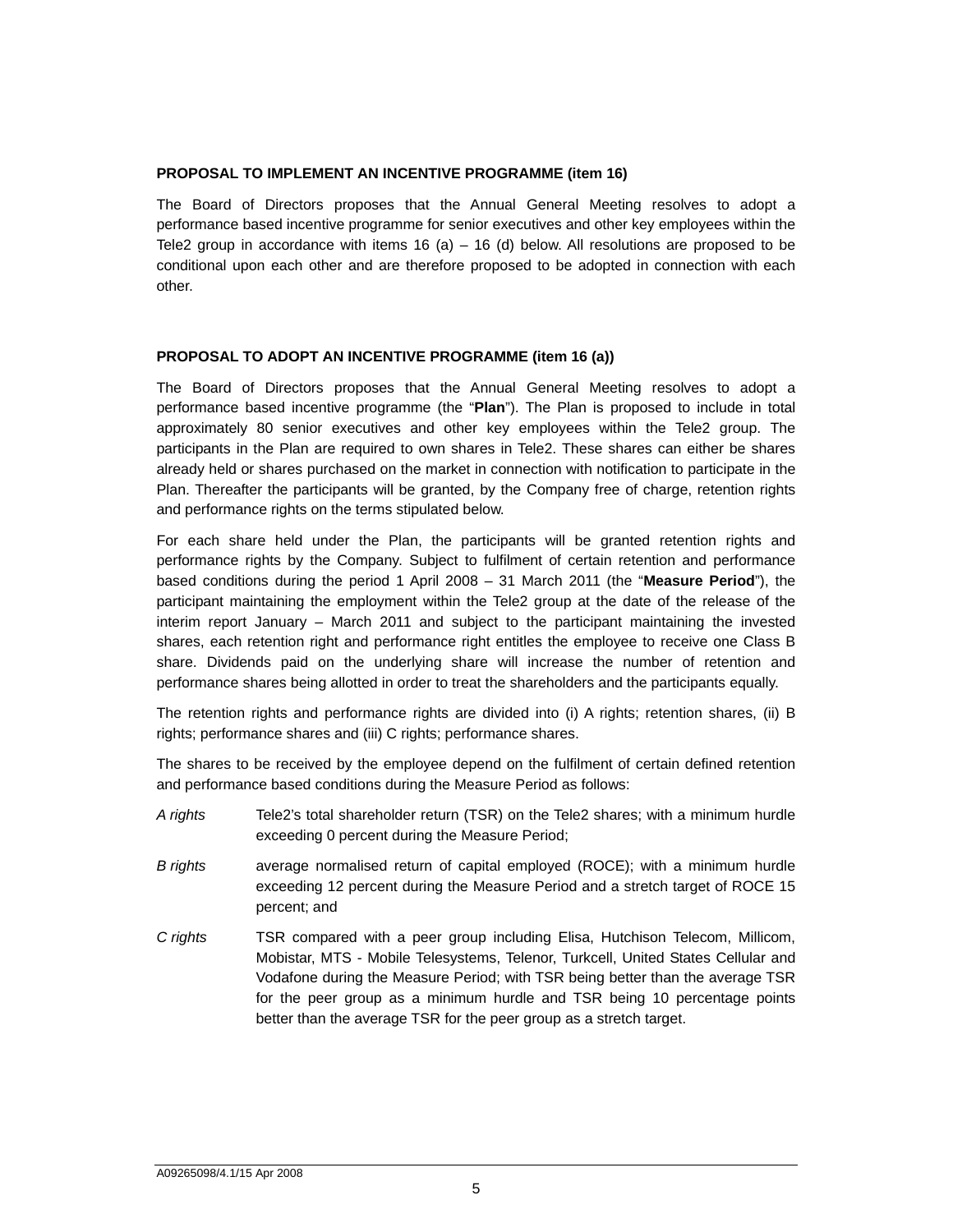In total, the Plan is estimated to comprise up to 164,000 shares and entitling up to 752,000 rights whereof 164,000 retention rights and 588,000 performance rights. The participants are divided into different groups and in accordance with the above, the Plan will comprise up to 8,000 shares and seven rights per invested share for the CEO, up to 36,000 shares and six rights per invested share for senior executives (approximately 9 persons) and up to 120,000 shares and four rights per invested share for other participants (approximately 70 persons).

The participant's maximum profit per right in the Plan is limited to SEK 540, five times the average closing share price of the Tele2 Class B shares during March 2008 (SEK 108). The maximum dilution is up to 0.19 percent in terms of shares outstanding, 0.11 percent in terms of votes and 0.12 percent in terms of costs for the programme as defined in IFRS 2 divided by Tele2's market capitalisation.

The Board of Directors, or a committee established by the Board for these purposes, shall be responsible for preparing the detailed terms and conditions of the Plan. To this end, the Board of Directors shall be entitled to make adjustments to meet foreign regulations or market conditions.

The objective of the proposed Plan is to create conditions for retaining competent employees in the group. The Plan has been designed based on the view that it is desirable that senior executives and other key employees within the group become shareholders in the Company to a larger extent than today. Participation in the Plan requires a personal investment, be it shares already held or shares purchased on the market in connection with the Plan. By offering an allotment of retention rights and performance rights which are based on profits and other retention and performance based conditions the participants are rewarded for increased shareholder value. Further, the Plan rewards employees' loyalty and long-term growth in the Company. Against this background, the Board of Directors is of the opinion that the adoption of the Plan as set out above will have a positive effect on the Tele2 group's future development and thus be beneficial for both the Company and its shareholders.

To ensure the delivery of Class B shares under the Plan, the Board of Directors proposes in accordance with item 16 (b) below to increase the Company's share capital by the issue of more Class C shares. These Class C shares are redeemable and, upon the decision by the Board of Directors, may be reclassified into Class B shares. The Class C shares will not provide entitlement to dividend payment. The Board of Directors proposes that the General Meeting authorises the Board to resolve on a directed issue of Class C shares to Nordea Bank AB (publ) in accordance with item 16 (b), and an authorisation for the Board of Directors to subsequently resolve to repurchase the Class C shares from Nordea Bank AB (publ) in accordance with item 16 (c). The Class C shares will then be held by the Company as treasury shares during the vesting period, where after the appropriate number of Class C shares will be reclassified into Class B shares and subsequently be delivered to the participants under the Plan.

The above proposal is supported by major shareholders.

# **AUTHORISATION TO RESOLVE TO ISSUE CLASS C SHARES (item 16 (b))**

The Board of Directors proposes that the Annual General Meeting resolves to authorise the Board, during the period until the next Annual General Meeting, to increase the Company's share capital by not more than SEK 1,062,500 by the issue of not more than 850,000 Class C shares, each with a ratio value of SEK 1.25. With disapplication of the shareholders' preferential rights, Nordea Bank AB (publ) shall be entitled to subscribe for the new Class C shares at a subscription price corresponding to the ratio value of the shares. The purpose of the authorisation and the reason for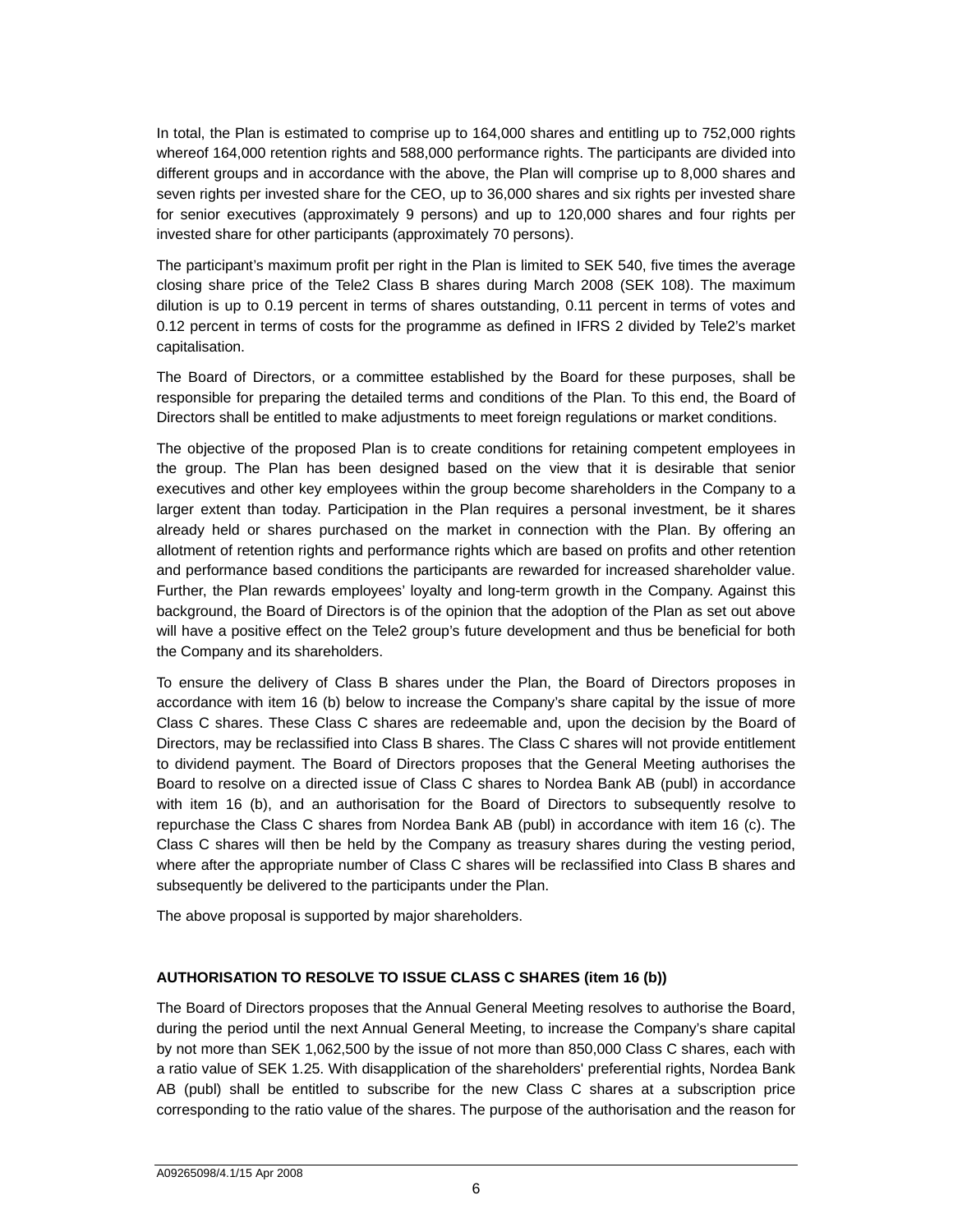the disapplication of the shareholders' preferential rights in connection with the issue of shares is to ensure delivery of Class B shares to participants under the Plan.

# **AUTHORISATION TO RESOLVE TO REPURCHASE OWN CLASS C SHARES (item 16 (c))**

The Board of Directors proposes that the Annual General Meeting resolves to authorise the Board, during the period until the next Annual General Meeting, to repurchase its own Class C shares. The repurchase may only be effected through a public offer directed to all holders of Class C shares and shall comprise all outstanding Class C shares. The purchase may be effected at a purchase price corresponding to not less than SEK 1.25 and not more than SEK 1.35. Payment for the Class C shares shall be made in cash. The purpose of the repurchase is to ensure the delivery of Class B shares under the Plan.

# **TRANSFER OF OWN CLASS B SHARES (item 16 (d))**

The Board of Directors proposes that the Annual General Meeting resolves that Class C shares that the Company purchases by virtue of the authorisation to repurchase its own shares in accordance with item 16 (c) above, following reclassification into Class B shares, may be transferred to participants in accordance with the terms of the Plan.

# **AUTHORISATION FOR THE BOARD OF DIRECTORS TO PURCHASE AND TRANSFER THE COMPANY'S OWN SHARES (item 17)**

The Board of Directors proposes that the Annual General Meeting authorises the Board of Directors to pass a resolution on one or more occasions for the period up until the next Annual General Meeting on purchasing so many Class A and/or Class B shares that the Company's holding does not at any time exceed 10 percent of the total number of shares in the Company. The purchase of shares shall take place on the OMX Nordic Exchange Stockholm and may only occur at a price within the share price interval registered at that time, where share price interval means the difference between the highest buying price and lowest selling price.

Furthermore, it is proposed that that the Meeting authorises the Board of Directors to pass a resolution on one or more occasions for the period up until the next Annual General Meeting on transferring the Company's own Class A and/or Class B shares on the OMX Nordic Exchange Stockholm or in connection with an acquisition of companies or businesses. The transfer of shares on the OMX Nordic Exchange Stockholm may only occur at a price within the share price interval registered at that time. The authorisation includes the right to resolve on disapplication of the preferential rights of shareholders and that payment shall be able to be made in other forms than cash.

The purpose of the authorisations is so that the Board of Directors obtains increased freedom to act and obtains the ability to continuously adapt the Company's capital structure and thereby contribute to increased shareholder value as well as have the ability to finance future acquisitions.

# **SHARES AND VOTES**

There are a total number of 448,949,339 shares in the Company, whereof 38,356,545 Class A shares, 406,494,794 Class B shares and 4,098,000 Class C shares, corresponding to a total of